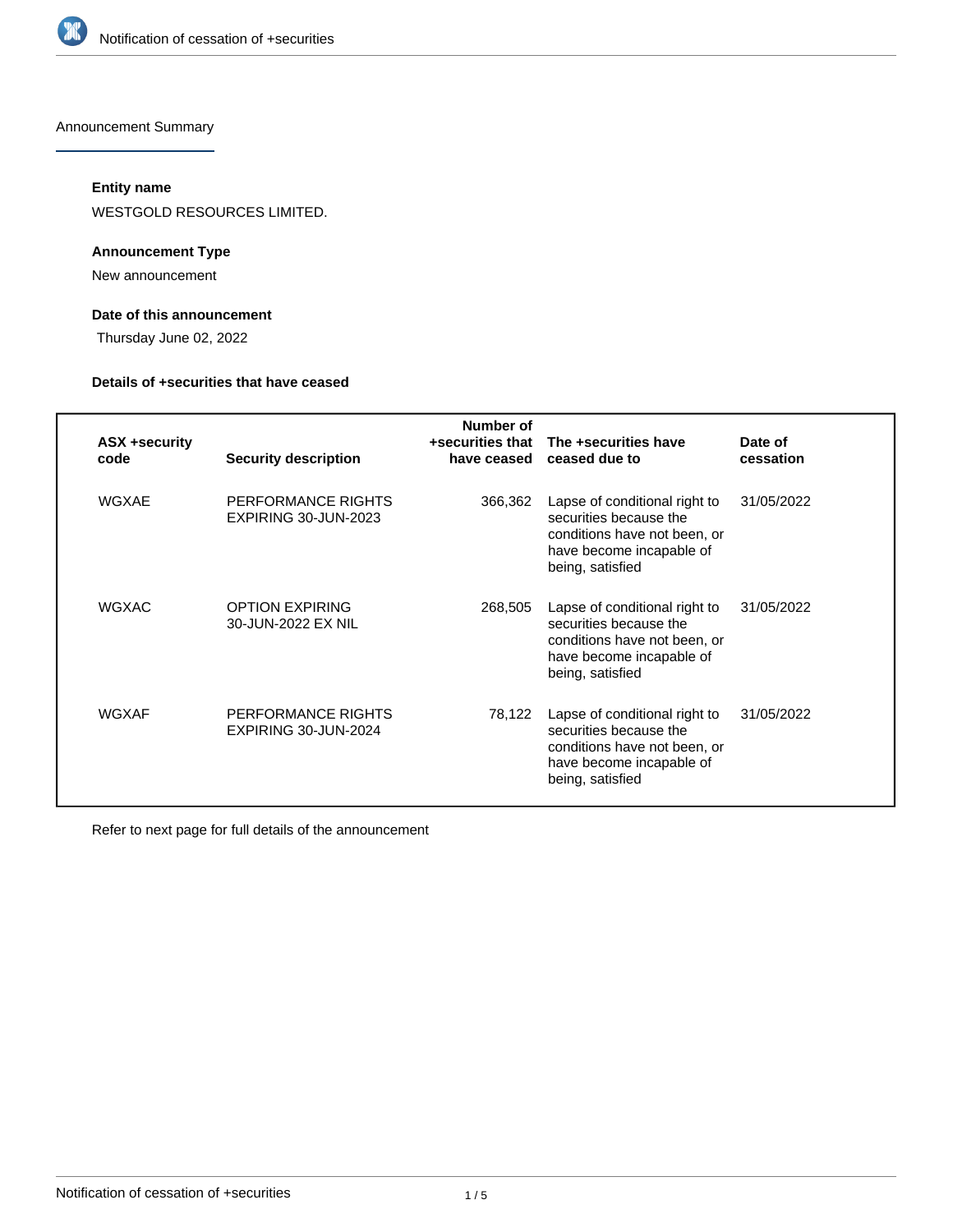

Part 1 - Announcement Details

# **1.1 Name of +Entity**

WESTGOLD RESOURCES LIMITED.

We (the entity named above) provide the following information about our issued capital.

**1.2 Registered Number Type** ABN

**Registration Number** 60009260306

**1.3 ASX issuer code** WGX

**1.4 The announcement is** New announcement

# **1.5 Date of this announcement**

2/6/2022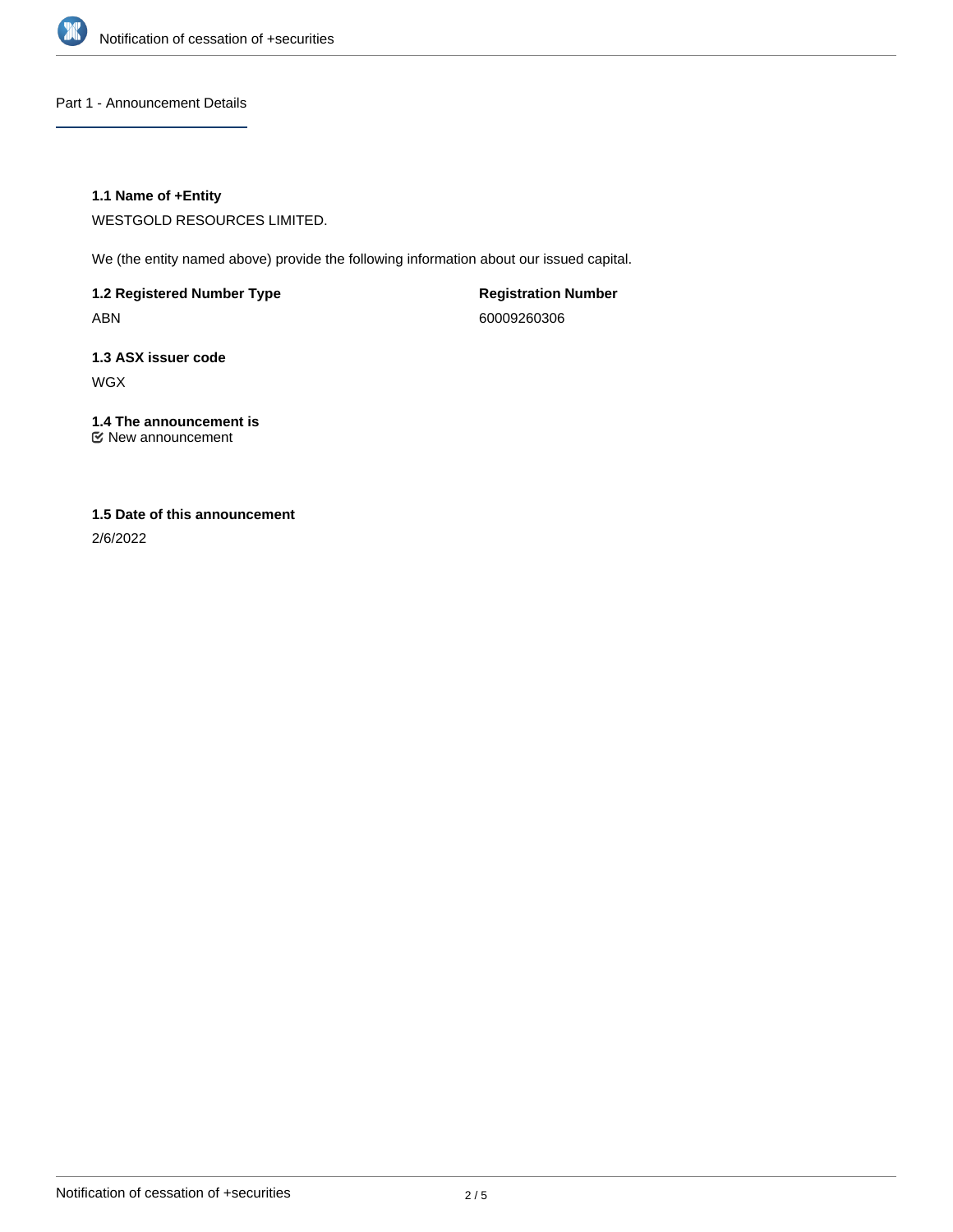

#### Part 2 - Details of +equity securities or +debt securities that have ceased

## **ASX +Security Code and Description**

WGXAC : OPTION EXPIRING 30-JUN-2022 EX NIL

#### **Unquoted +equity securities that have ceased**

**Number of securities that have ceased**

268,505

## **Reason for cessation**

Lapse of conditional right to securities because the conditions have not been, or have become incapable of being, satisfied

#### **Date of cessation**

**Is the entity paying any consideration for the cessation?** No

31/5/2022

#### **Any other information the entity wishes to notify to ASX about the cessation?**

Lapse of options in accordance with the Company's Employee Share and Option Plan.

# **ASX +Security Code and Description**

WGXAE : PERFORMANCE RIGHTS EXPIRING 30-JUN-2023

## **Unquoted +equity securities that have ceased**

#### **Number of securities that have ceased**

366,362

#### **Reason for cessation**

Lapse of conditional right to securities because the conditions have not been, or have become incapable of being, satisfied

|           | Date of cessation |
|-----------|-------------------|
| 31/5/2022 |                   |

**Is the entity paying any consideration for the cessation?** No

#### **Any other information the entity wishes to notify to ASX about the cessation?**

Lapse of options in accordance with the Company's Employee Share and Option Plan.

## **ASX +Security Code and Description**

**Number of securities that have ceased**

WGXAF : PERFORMANCE RIGHTS EXPIRING 30-JUN-2024

#### **Unquoted +equity securities that have ceased**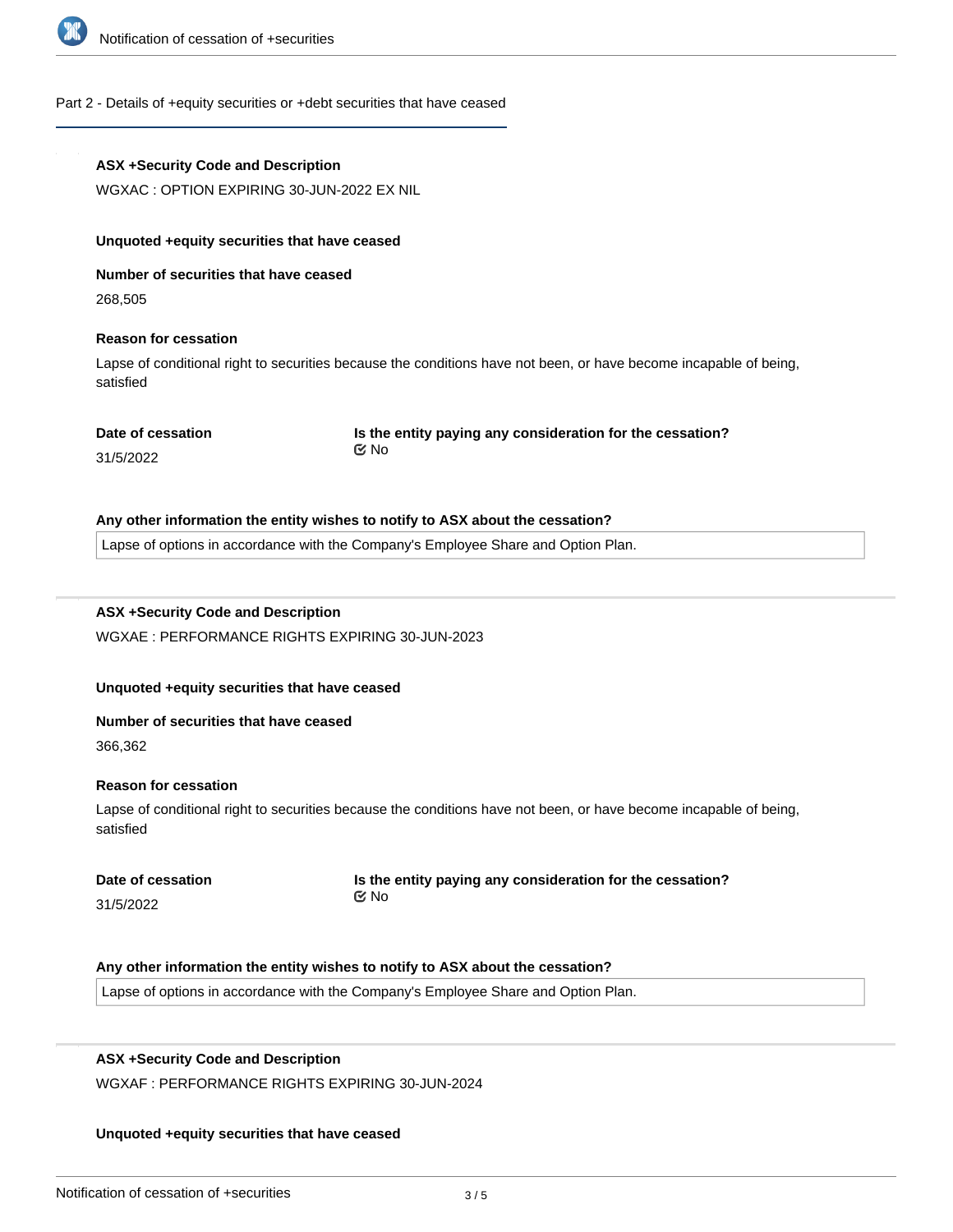

# **Number of securities that have ceased**

78,122

# **Reason for cessation**

Lapse of conditional right to securities because the conditions have not been, or have become incapable of being, satisfied

**Date of cessation**

31/5/2022

**Is the entity paying any consideration for the cessation?** No

**Any other information the entity wishes to notify to ASX about the cessation?**

Lapse of options in accordance with the Company's Employee Share and Option Plan.